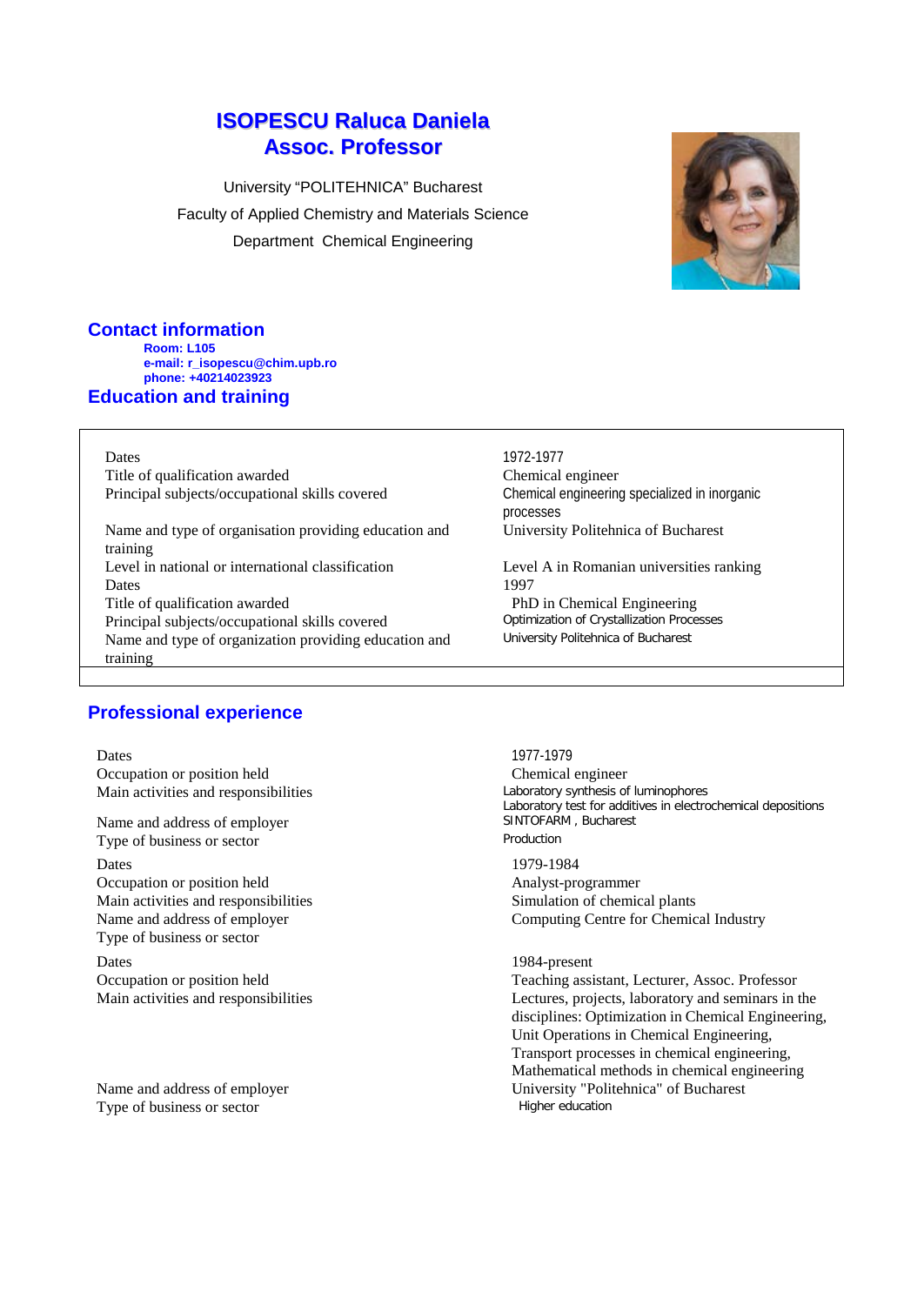### **Academic and research interests**

Simulation and Optimization in Chemical engineering, Crystallization, Multicomponent separation

## **Teaching activity**

| <b>Studies</b><br><b>Bachelor</b> | The name of Programme<br><b>Chemical and Biochemical</b><br>Engineering |                                                        | Code<br>UPB.11.S.06.O.513 | Course title<br>Statistical<br>data<br>analysis<br>and<br>experimental<br>design | Activity type<br>Lecture<br>and<br>practical work |
|-----------------------------------|-------------------------------------------------------------------------|--------------------------------------------------------|---------------------------|----------------------------------------------------------------------------------|---------------------------------------------------|
|                                   | Food<br>engineering                                                     | processing                                             | UPB.11.T.03.O.204         | Unit Operation in<br>Food Industry I                                             | Lecture                                           |
|                                   | Chemical<br>(english division)                                          | engineering                                            |                           | Transport<br>in<br>processes<br>Chemical<br>engineering                          | Lecture                                           |
| <i>Master</i>                     | Biofuels,<br>and                                                        | <b>Biorefineries</b><br><b>Connected Thechnologies</b> | UPB.11.S.11.O.0107        | Numerical<br>methods<br>and<br>optimization                                      | Lecture                                           |

## **Publication (selective):**

### *Books*

- Woinaroschy A., M. Mihai, **R. Isopescu**, "Optimization in chemical engineering examples and applications", Technical Printing House, Bucharest, 1990 (Romanian)
- Valentin Plesu, Tiberiu Danciu, **Raluca Isopescu**, Petrica Iancu, Gheorghe Bumbac, "Computer applications for chemical engineers" "BREN" Printing House, Bucuresti, 1999 (Romanian)

### *Articles*

- **Raluca Isopescu**, Carmencita Mateescu, Mihaela Mihai, Gabriel Dabija, The effects of organic additives on induction time and characteristics of precipitated calcium carbonate, *Chem. Eng. Res. Des,* **2010** *,* 88*,* 1450-1455
- Udrea, I., Capat, C., Olaru, E.A., **Isopescu, R**., Mihai, M., Mateescu, C.D., Bradu, C., Vaterite synthesis via gas-liquid route under controlled pH conditions, *Ind. Eng. Chem. Res*. **2012**, 51, 8185-8193.
- **Raluca Isopescu** and Vasile Lavric, Kinetic parameters estimation for precipitation using continuous approximation functions and genetic algorithms, *Chem. Eng. Transactions* **2009**, 18, 719-724, ISSN 1974-9791
- C. Mateescu, **R. Isopescu**, M. Mihai, F. Branzoi, I Chilibon, Precipitation of super-fine carbonate by controlled double jet method: solid phase characterization and estimation of kinetic parameters, *J. Optoelectron. Adv. M.,* **2008**, 10, 2667-2674
- Stoicescu C., Iulian O., **Isopescu R**.,Liquid-Liquid Phase Equilibria of 1-Propanol + Water plus n-Alcohol Ternary Systems at 298.15 K and Atmospheric Pressure*, J. Chem. Eng. Data*, **2011**, 56, 3214-3221
- Alexandru Woinaroschy and **Raluca Isopescu,** Time-Optimal Control of Dividing Wall Distillation Columns, *Ind. Eng. Chem. Res.*, **2010**, 49, 9195-9208
- **R. Isopescu**, A Woinaroschy, L. Draghiciu, Energy Reduction in a Divided Wall Distillation Column, *Rev Chim, 2008,* 59, 812-816
- A. Woinaroschy, **R Isopescu**, Dividing Wall Distillation Column: Dynamic Modeling And Control, Computer Aided Process Engineering, **2008**, vol 25, Editors B Braunschweig and Xavier Joulia, p. 313-318.
- Gijiu, C.L., Dima, R., **Isopescu, R.D**., Membrane fouling in dead-end microfiltration of yeast suspensions, *Rev. Chim.* **2012,** 63 , 60-63.

### *Research projects*

 $CO<sub>2</sub>$  sequestration by chemical bond in useful mineral compounds and reduce the greenhouse gases emission (SEQCARBMIN), Project nr. 22116 in the frame of National Program II (2008-2011)